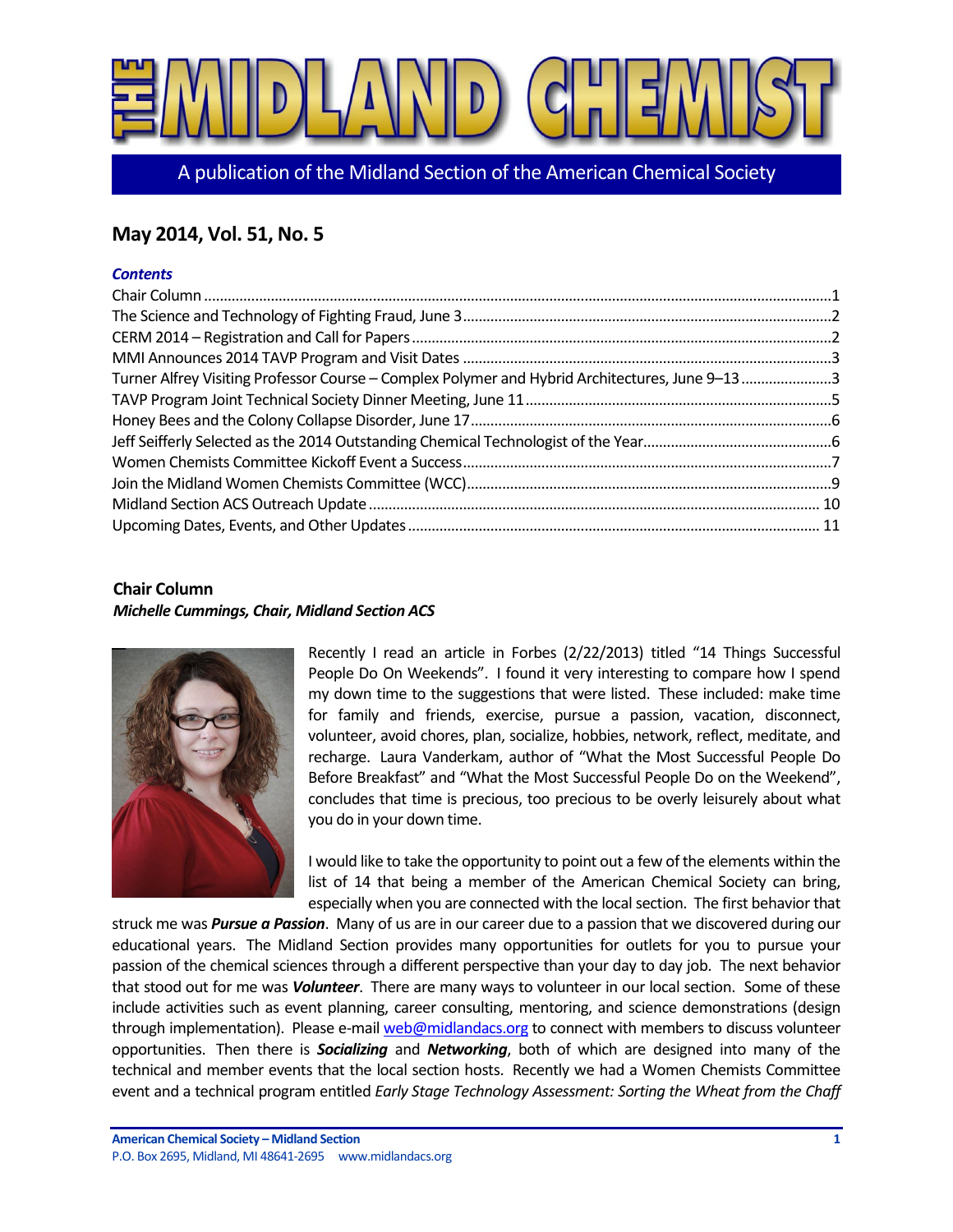by Michael F. Doherty from the University of California, Santa Barbara. These events were attended by current and potential members of the ACS and provided a great place to make new connections.

I feel the pull in many different directions for my time out of work. With a family, professional society involvements, and community involvement there are many choices to make based on priority. As I look at many of the opportunities that are available to me, I view being involved with the Midland Section ACS as a big "bang for my buck", knocking out 4 out of the 14 items on the list of down time behaviors of successful people.

# <span id="page-1-0"></span>**The Science and Technology of Fighting Fraud, June 3** *Amy Tesolin-Gee, Publicity Chair*

The Midland Section of the American Chemical Society is pleased to offer *The Science and Technology of Fighting Fraud*, at the Bay City Western High School Cafeteria (500 West Midland Road, Auburn) on June 3, 2014, 7:00-8:30 PM. From news reports of melamine-tainted foods, to counterfeit drugs and U.S. currency, consumers know that perpetrators of fraudulent activity are hard at work in our nation and abroad. Counterfeit products cost us many lives and dollars every year. Come and find out what the U.S. government, corporations, and people like you are doing to fight back!

Special guest speakers, Brian Lambert of the U.S. Secret Service, and Jeff Tazelaar of The Dow Chemical Company, will share their expertise, Brian with counterfeit currency, and Jeff with food, medicine, and commercial product fraud. Learn about the science used in various schemes to counterfeit U.S. currency and how the Secret Service protects our nation's money supply. Experience hands-on the technologies enabling global track and trace at various packaging levels that industry utilizes to combat counterfeiting and provide real-time in transit visibility. A multitude of overt, covert and forensic label technologies will be displayed to allow attendees to authenticate products similar to how it is done in the real world. There will be hands-on activities where you can see the difference between counterfeit and real money, and do some testing for food contaminants.

This event is free and open to the public. Contact Gina Malczewski at 989-496-4158 or [reginamalczewski@gmail.com](mailto:reginamalczewski@gmail.com) for more information or any questions.

# <span id="page-1-1"></span>**CERM 2014 – Registration and Call for Papers** *Heather Juzwa, General Co-Chair, CERM 2014*

The registration form for the CERM 2014 meeting is now available online at [CERM 2014 Registration Form.](http://www.pittsburghacs.org/national/wp-content/uploads/2012/10/CERM-Final-Registration-Form-with-Rum-3-17-141.pdf) The abstract submission process is now open and ready to accept papers as well at [abstracts.acs.org.](http://abstracts.acs.org/) Please note that the deadline date for the call for papers is Friday, August 29. General information about anything you may wish to know about CERM 2014 can be found at [www.acscerm2014.org.](http://www.acscerm2014.org/)

Thank you for your consideration. We look forward to seeing you at CERM 2014! Any questions or concerns should be addressed to Heather Juzwa, General Co-Chair, CERM 2014, via e-mail t[o hljuzwa@shimadzu.com](mailto:hljuzwa@shimadzu.com) or to her cell phone at 617-293-8279.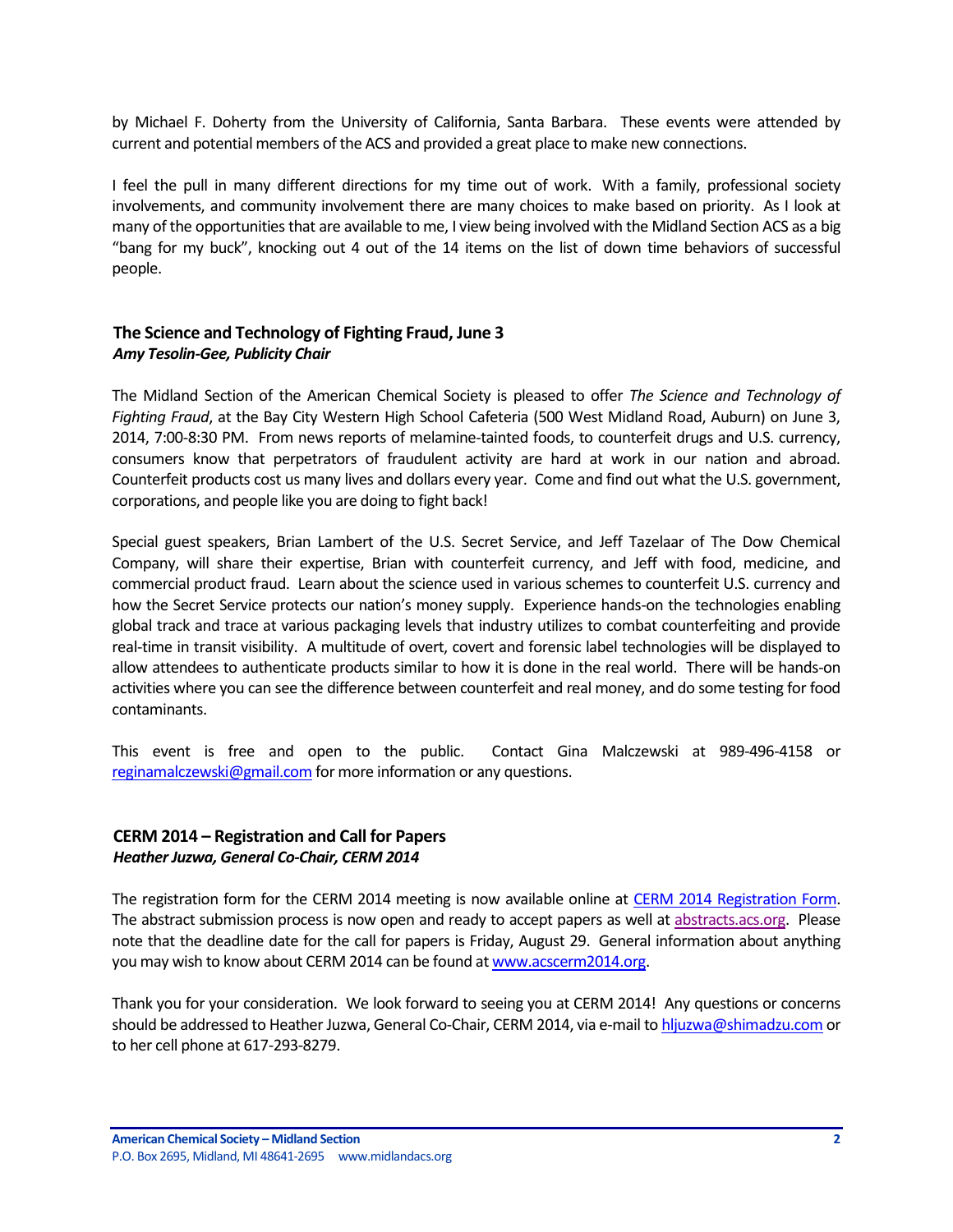## <span id="page-2-0"></span>**MMI Announces 2014 TAVP Program and Visit Dates** *Steve Keinath, Director and TAVP Program Coordinator*



The Michigan Molecular Institute (MMI) is pleased to announce that Professor Axel H. E. Mueller from Johannes Gutenberg University, Mainz, Germany will be the 2014 Turner Alfrey Visiting Professor (TAVP). The full details for the 2014 TAVP course, *Complex Polymer and Hybrid Architectures* (preregistration required no later than one week in advance, June 2), and for the joint technical society dinner meeting, *A Zoo and Garden of Nanoparticles: Tales of Worms, Caterpillars, Bamboo, and Clover* (RSVP deadline one week in advance, June 11), is available a[t http://www.mmi.org/about-us/turner-alfrey](http://www.mmi.org/about-us/turner-alfrey-visiting-professorship/)[visiting-professorship/.](http://www.mmi.org/about-us/turner-alfrey-visiting-professorship/)

Professor Mueller's former (University of Bayreuth) website [\(http://www.chemie.uni-bayreuth.de/mcii/?lang=en\)](http://www.chemie.uni-bayreuth.de/mcii/?lang=en) will also give you a more thorough view of the breadth and depth of his current R&D activities and interests.

Professor Mueller will be in residence at MMI from Monday, June 9, through Wednesday, June 18. The first week (June 9–13) will be the week in which he will give a series of five afternoon course lectures (3:00-6:00 PM, each day), plus make quick visits to a couple of the TAVP program sponsors, and participate in an opening reception at MMI, and a joint technical society dinner meeting (June 11, 6:30 PM). The second week (June 16– 18) will be dedicated to full-day site visits to additional TAVP program sponsors.

# <span id="page-2-1"></span>**Turner Alfrey Visiting Professor Course – Complex Polymer and Hybrid Architectures, June 9–13** *Steve Keinath, Director and TAVP Program Coordinator*

### **Course 1041: COMPLEX POLYMER AND HYBRID ARCHITECTURES**

#### **Lecturer**

Professor Axel H. E. Mueller, Professor and Fellow of the Gutenberg Research College, Institute of Organic Chemistry, Johannes Gutenberg University, Mainz, Germany

### **Location**

Lecture Hall, Michigan Molecular Institute, 1910 West St. Andrews Road, Midland, MI 48640

### **Date and Time**

Formal lectures: Monday-Friday, June 9–13, 2014, 3:00-6:00 PM

### **Course Fee**

There is no fee for auditors if they belong to organizations that are financial sponsors of the Turner Alfrey Visiting Professor program: The Dow Chemical Company, Dow Corning Corporation, Central Michigan University, Michigan State University, Saginaw Valley State University, Detroit Section of the SPE, and Midland Section of the ACS. For all others, a course fee of \$400 will be required at registration. All participants, however, must pre-register.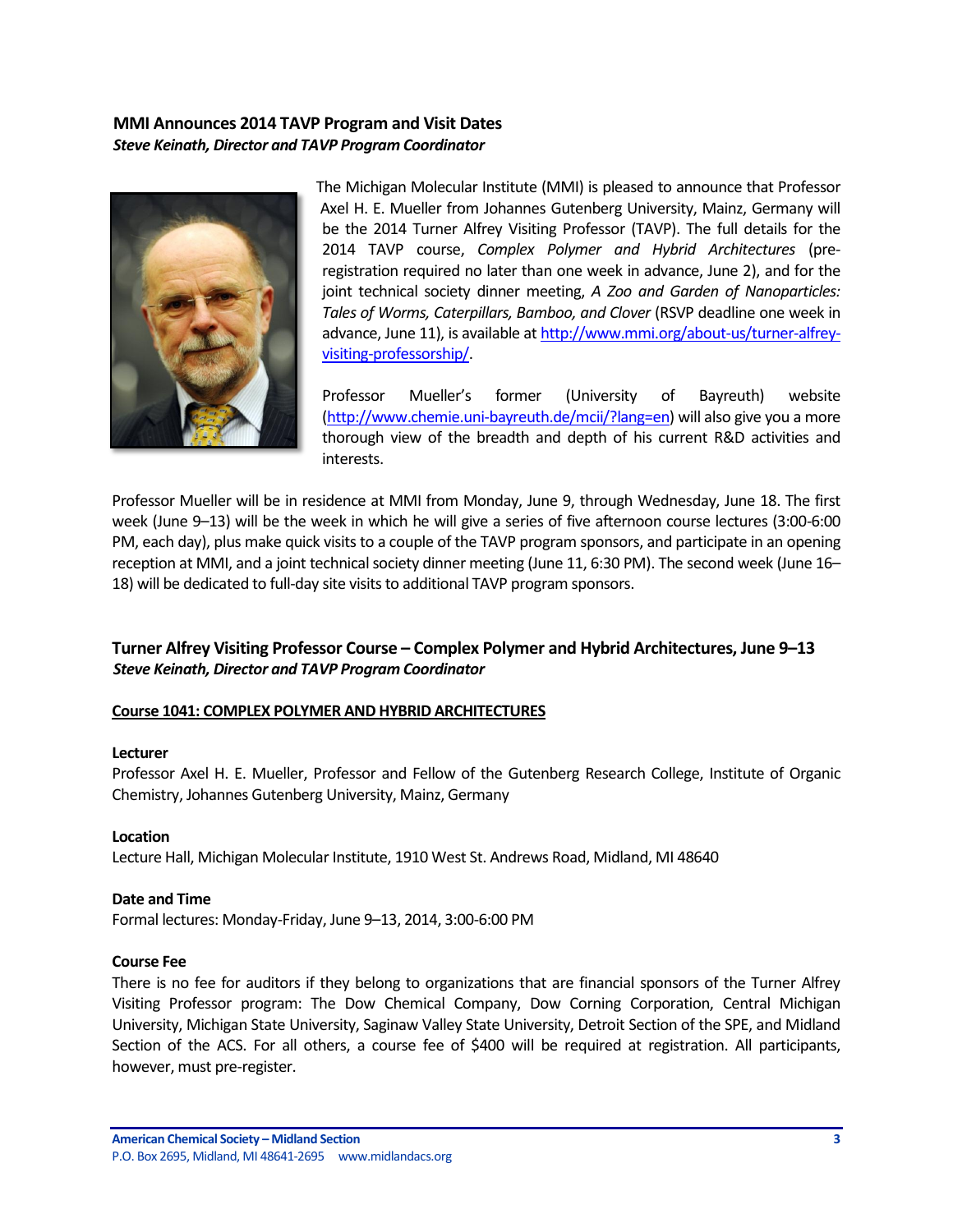### **Registration**

Pre-registration is required no less than one week in advance with the Registrar by visiting [http://www.mmi.org/about-us/turner-alfrey-visiting-professorship/,](http://www.mmi.org/about-us/turner-alfrey-visiting-professorship/) e-mailing [registrar@mmi.org,](mailto:registrar@mmi.org) or by calling (989) 832-5555.

### **Course Description:**

The series of lectures in this course deals with the synthesis, properties, and applications of various complex polymer and hybrid structures. The first and shorter part will cover the general techniques of living/controlled polymerizations with a focus on anionic and radical polymerizations. The second and longer part will show how we can use "macromolecular engineering" to synthesize complex architectures, including block copolymers, and polymers with non-linear topologies, e.g., stars, brushes, or hyperbranched polymers. Finally, we will show how these polymers can be converted into organic or organic-inorganic nanoparticles. All examples will be complemented by the properties and applications of these structures. Applications cover a large number of fields, e.g., dispersants, thermoplastic elastomers, adhesives, nanoporous and stimuliresponsive membranes, bottom-up nanolithography, drug and gene delivery, plastic electronics, medical implants, catalysts, etc.

#### **Lecture Topics Outline:**

### *Introduction*

Definition of polymer architecture: Topology, placement of comonomer and functional groups, molecular weight distribution, microstructure Relevant literature

### *Mechanisms of Living/Controlled Polymerizations*

Basics of living/controlled polymerizations Anionic and group transfer polymerization Cationic polymerization Ring-opening polymerization (anionic, cationic, ROMP) Controlled/living radical polymerization Similarities and differences of mechanisms

### *Selected Architectures: Synthetic Strategies, Properties, and Applications*

Polymers with functional end groups, macrocyclic polymers Random, gradient, and block copolymers

- Synthesis
- Self-assembly in bulk: Morphologies
- Self-assembly in solution: Micelles and vesicles
- Applications

Branched polymers

- Star-shaped polymers
- Comb-shaped polymers and graft copolymers
- Planar, spherical, and cylindrical polymer brushes
- Hyperbranched polymers

Organic nanoparticles

- Core-shell particles
- Multicompartment micelles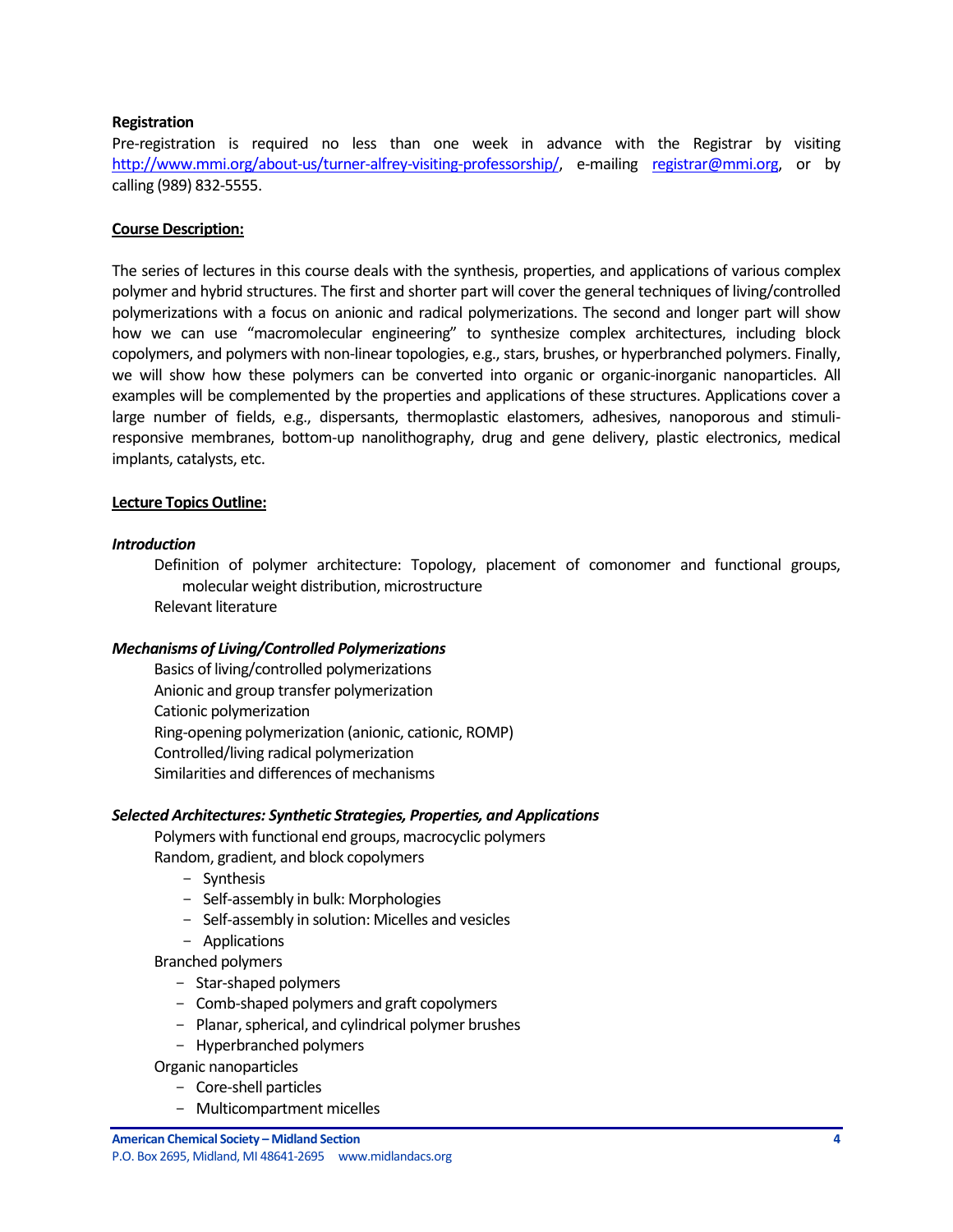- Janus particles

Organic-inorganic hybrid structures

- Inorganic nanoparticles within polymer brushes
- Sol-gel reactions to convert organic material into inorganic material
- Polymers grafted from inorganic nanoparticles

# <span id="page-4-0"></span>**TAVP Program Joint Technical Society Dinner Meeting, June 11** *Steve Keinath, Director and TAVP Program Coordinator*

### **A Zoo and Garden of Nanoparticles: Tales of Worms, Caterpillars, Bamboo, and Clover**



Professor Axel H. E. Mueller, Professor and Fellow of the Gutenberg Research College, Institute of Organic Chemistry, Johannes Gutenberg University, Mainz, Germany

### **Abstract**

This lecture will cover the synthesis, properties, and applications of a number of nanoparticles, both soft (organic) and hybrid (organic-inorganic). These nanoparticles resemble natural objects and are made either from molecular brushes or by self-assembly of block copolymers. They have a large number of interesting properties, such as stabilizers for emulsion polymerization, compatibilizers for polymer blends, or transport vehicles for multiple different types of payloads, such as drugs, DNA, or fluorescent dyes.

### **Date**

Wednesday, June 11, 2014

### **Time**

Social 6:30 p.m. • Dinner 7:00 p.m. • Program 8:00 p.m.

### **Location**

NADA Center, Northwood University, 4000 Whiting Drive, Midland, MI 48640, Phone: (989) 837-4277

### **Cost**

\$25 for SPE and ACS members (or members of other professional societies such as AIChE, ASM, etc.) and guests, \$15 for students. Note: Individuals who make reservations for the dinner meeting and do not attend will be charged the same as if they had attended the meeting.

### **Reservations**

Reservations can be made via phone, fax, or e-mail to Molly Warren-Haycock at MMI. Reservations must be received no later than Wednesday, June 4, 2014. Phone: (989) 832-5555, ext. 554, Fax: (989) 832-5560, or Email[: warren-haycock@mmi.org](mailto:warren-haycock@mmi.org)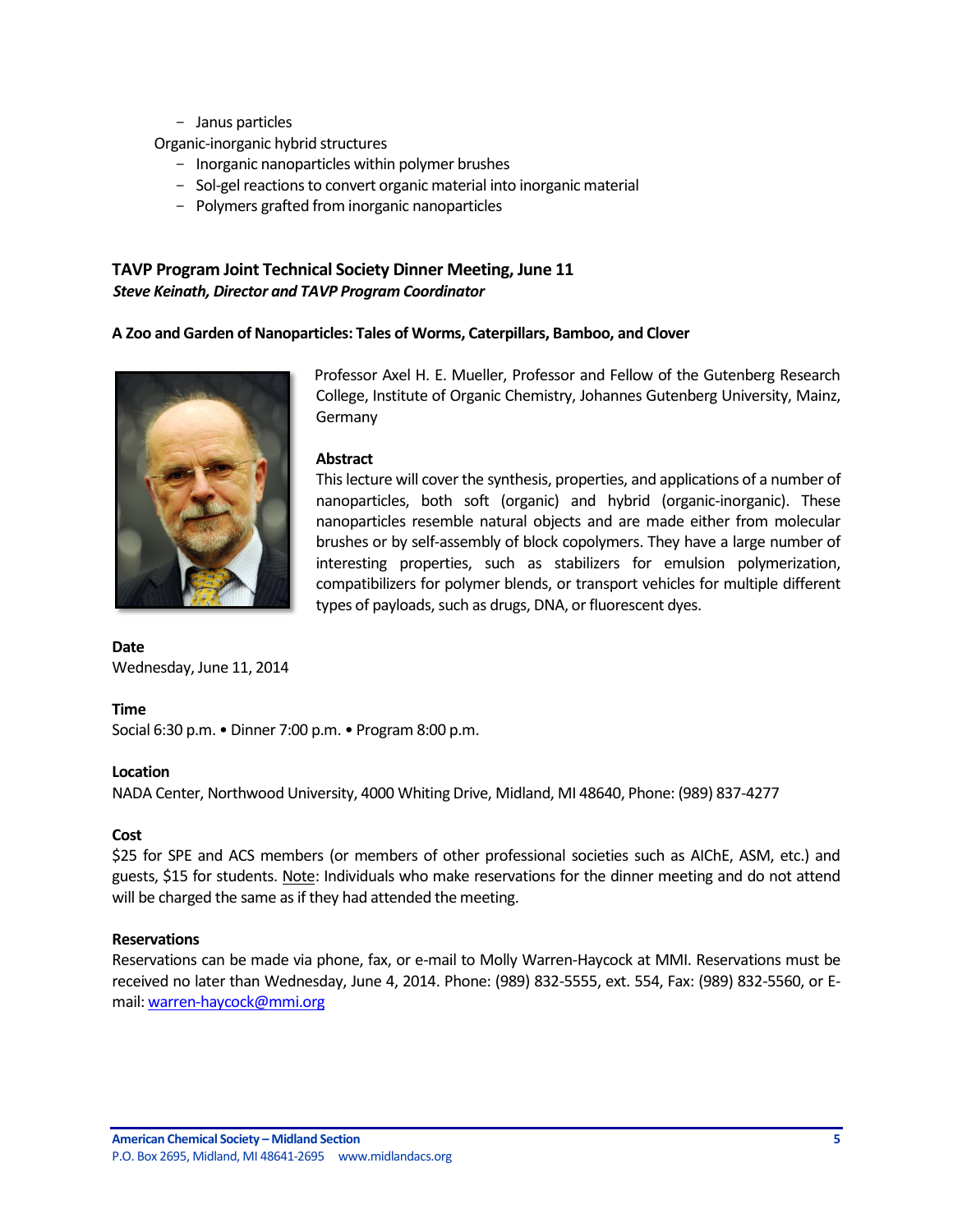## <span id="page-5-0"></span>**Honey Bees and the Colony Collapse Disorder, June 17** *Matt Grandbois, Chair-Elect and Program Committee Chair*

The Midland Section of the American Chemical Society invites you to a special evening lecture with Professor Zachary Huang of Michigan State University. Prof. Huang's lecture will be held Tuesday evening, June 17, 7:00- 9:00 PM at Creative 360 (1517 Bayliss Street, Midland). The event is free and open to the public.

Dr. Huang will discuss honey bees and the colony collapse disorder (CCD). Honey bees are the only reliable pollinator for providing pollination to large acreages of agricultural crops. In Michigan alone, the value of crops that depend on honey bees for pollination is nearly one billion dollars per year. Yet, honey bees face attacks from multiple fronts including parasites, pathogens, loss of habitat, lack of good nutrition, dwindling genetic diversity, stresses due to transportation, increasing population, and finally, man-made pesticides sprayed into the environment, which often contact hives directly. Which, if any, of these factors are responsible for causing the infamous CCD? We hope to shed new insights on this topic in the lecture.

Professor Zachary Huang is an associate professor in entomology at Michigan State University. He grew up in a small village in Hunan, China, and attended an agricultural college in China. In the early 1980s, he obtained a national scholarship to study honey bees in Canada. In 1998 he joined MSU as an assistant professor. He became tenured and was promoted to associate professor in October 2004. Dr. Huang received the J. I. Hambleton Award for Outstanding Research by the Eastern Apicultural Society of North America in August 2008. He also serves as the president of the American Association of Professional Apiculturists.

For more information or questions, contact Matt Grandbois, Program Committee Chair, at 989-636-1687 or [grandboismatthew@gmail.com,](mailto:grandboismatthew@gmail.com) or Gavin Lu at 989-496-512 o[r g.lu@dowcorning.com.](mailto:g.lu@dowcorning.com)

# <span id="page-5-1"></span>**Jeff Seifferly Selected as the 2014 Outstanding Chemical Technologist of the Year** *Michelle Rivard, Chair, Mid-Michigan Technicians Group*

Jeff Seifferly began his career at Dow Corning in 1981 in the Electrical Research and Development Laboratory. Since then, he has held numerous positions as an R&D technician, working on front-end technology that has gone on to form profitable businesses for Dow Corning. Jeff currently works in Materials Science and Research, where he is a principal S&T technician working on materials that will hopefully become the "next big thing". Jeff's hands-on approach, attention to detail, and communication skills are keys to this program's current and future success.

As a 33 year employee of Dow Corning, Jeff has been involved in many employee development efforts. In 1991, he was a founding member of the Mid-Michigan Technicians Group (affiliated with the Midland Section of the American Chemical Society). This organization provides leadership training and mentoring opportunities for technical professionals at Dow Corning, Dow Chemical, and other area businesses. It has received numerous local and national ACS awards for excellence. In addition to being a founding member, he just completed two years as Chair, ending in December 2012. Jeff has had a very successful career at Dow Corning. He has been awarded one Technical Achievement award, two US Patents, and has had 11 patent invention disclosures issued. Jeff has authored 17 external publications, and 31 internal publications. At Dow Corning, he was a member of the Science and Technology Environmental Committee and is a past Board Member of the Michigan Chapter of the American Vacuum Society. He is currently a member of the Dow Corning Technical Exchange Society and an ISO 9001 trained auditor.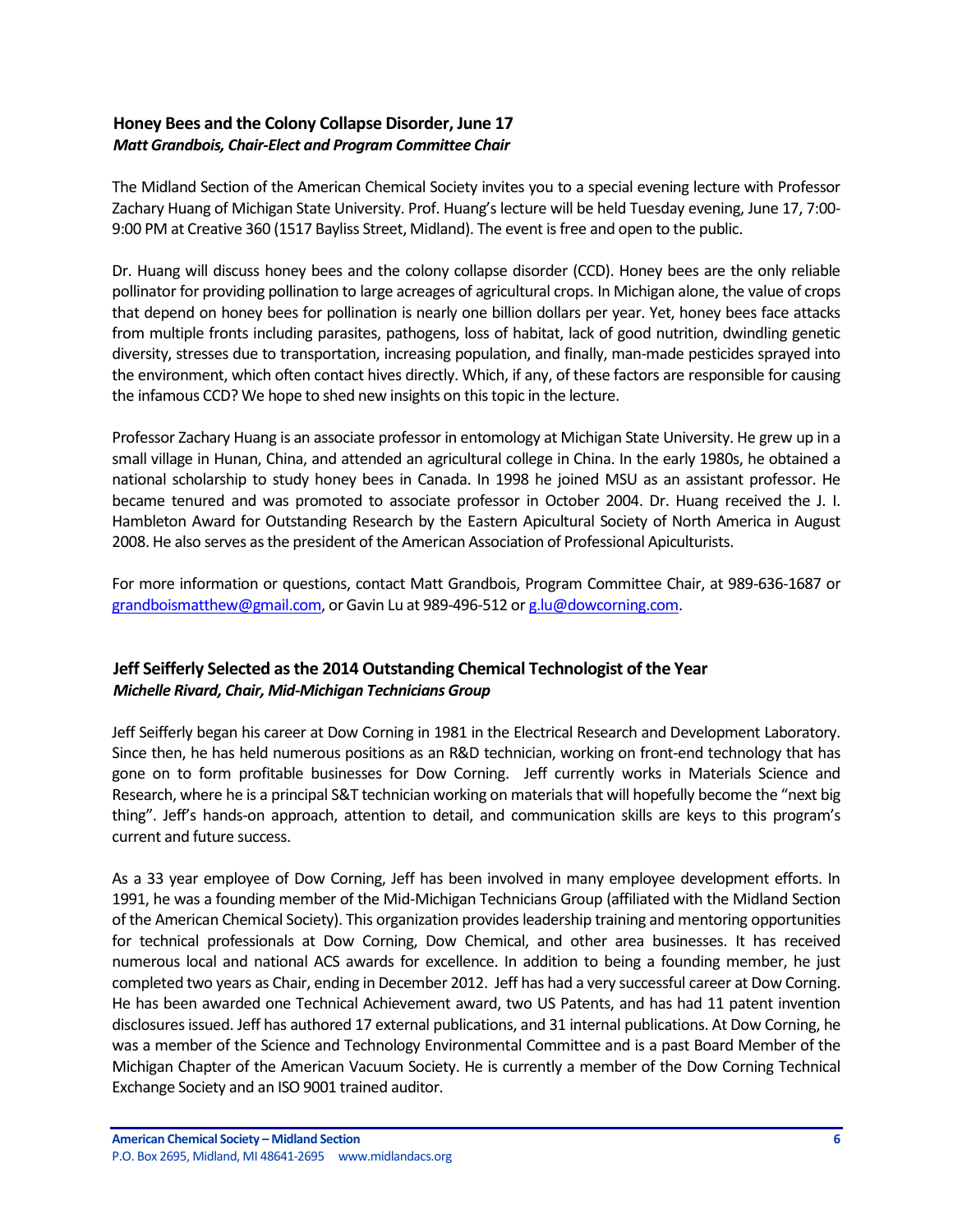In addition to his accomplishments at work, Jeff is involved in numerous student scholarship and recognition committees. He has served on an employee funded, Dow Corning Bay Area Employees Scholarship Committee since 1993 and has been its Chair for eleven years. He also has served on the Executive Committee of the Community Excellence Award program since 1999, recognizing exemplary service to the community by area youth.

Jeff is also very active and visible in the community. He is a 2004 Leadership Bay County graduate and recently completed a three year term as a Bay Area Chamber of Commerce Ambassador Club member. He was a founding member and past-President of the Bay Concert Band, president of the Valley Aero Club, and was a long time member of the Bay Arts Council Board of Directors, serving as Secretary and Event Programming Chair. Jeff currently is the Chair of the Bangor Township Brownfield Redevelopment Authority, a member of the Michigan Historical Henry Dora Hanger Restoration Committee at James Clements Memorial Airport, and a Bay County Historical Society member. He is a Knights of Columbus Third Degree member and has served on the Board of Directors of the Bay Area Soccer Association and is a certified soccer referee and soccer coach.

Jeff has spent much time with the youth of our community. He is a member of the American Chemical Society, Midland Chapter Science Outreach committee and was one of 11 charter member of the ACS Chemistry Ambassador Program. He was an invited speaker / demonstrator at the 2012 Pittcon Conference, where he spent a week leading instructional sessions on "Bringing Science to Life in the Classroom" for high school teachers and K-12 students. Jeff is also a Delta College Foundation certified scholarship application rater for their annual scholarship awards. He is a member of the Bangor Township Schools' curriculum advisory and school improvement teams and a member of the Bangor Township SR2S Safe Routes to School committee. One of his most significant community service efforts was as Chair of the Citizen's Committee for Bangor



Township schools. Under Jeff's leadership, this committee successfully developed and passed both a school maintenance "sinking fund" and a technology improvement millage. For this effort he was awarded the Dow Corning Public Service Award.

Congratulations, Jeff. Very well deserved!

Photo: Jeff Seifferly receives the 2014 Midland Section ACS Chemical Technologist of the Year Award from Lauren Huffman. Photo courtesy of Jason Suhr.

# <span id="page-6-0"></span>**Women Chemists Committee Kickoff Event a Success** *Jaime Curtis-Fisk, Chair, Midland WCC*

The Midland Section of the Women Chemists Committee (WCC) celebrated a successful kickoff, highlighted in a recent *C&EN* news story: [http://cen.acs.org/articles/92/web/2014/04/Women-Chemists-Committee-Takes-](http://cen.acs.org/articles/92/web/2014/04/Women-Chemists-Committee-Takes-Off.html)[Off.html.](http://cen.acs.org/articles/92/web/2014/04/Women-Chemists-Committee-Takes-Off.html)

The kickoff consisted of a series of events held on April 24 and 25, welcoming A. Maureen Rouhi as the guest of honor. Maureen is the Director of Editorial and Business Development for *C&EN* Asia, and formerly Editorin-Chief of *C&EN*. The main event of the kickoff series was an evening of networking and a motivating presentation by Maureen held at Whiting Forest in Midland. This event was attended by over 50 people, both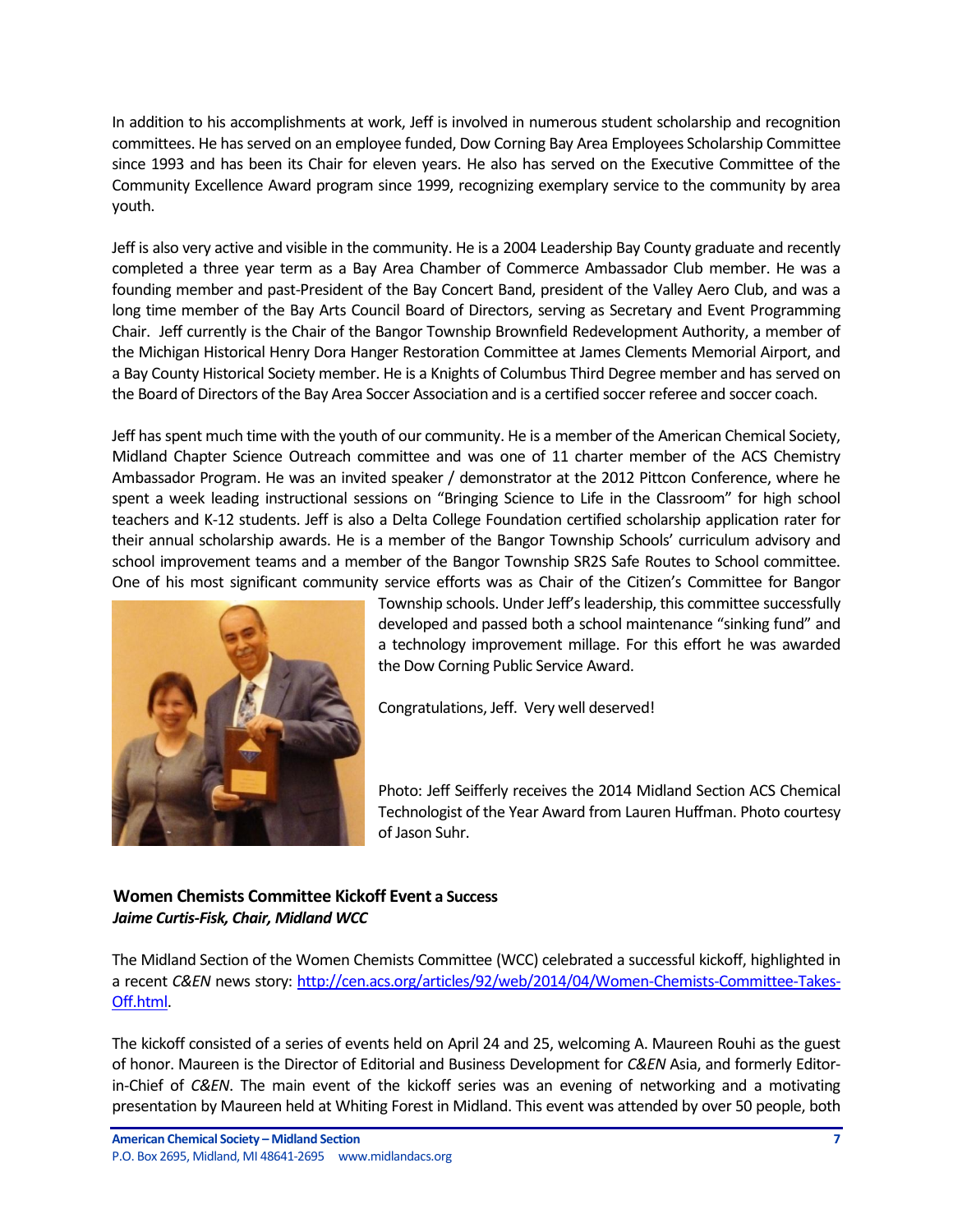men and women, who came out to support the new committee. Maureen's presentation told the story of her interesting career path from living in Iran, to arriving in the United States with no connections, and her success with *C&EN*. She emphasized the traits needed for success and tied those to her personal experiences.

The discussion, moderated by Jamie Cohen, R&D Strategy Leader at Dow Chemical, was very lively with Maureen giving excellent tips for success gained from her vast experience and broad global background. "This high-quality event had it all; the speaker was excellent, and the discussion was thought-provoking. I will definitely be attending future events," commented Tina Leaym.



Dilling, and Michelle Cummings The Rouhi, and Wendy Flory





L to R: Jamie Curtis-Fisk, Wendell Lito R: Jamie Curtis-Fisk, A. Maureen



WCC networking event at Whiting Forest



A. Maureen Rouhi's presentation at Whiting Forest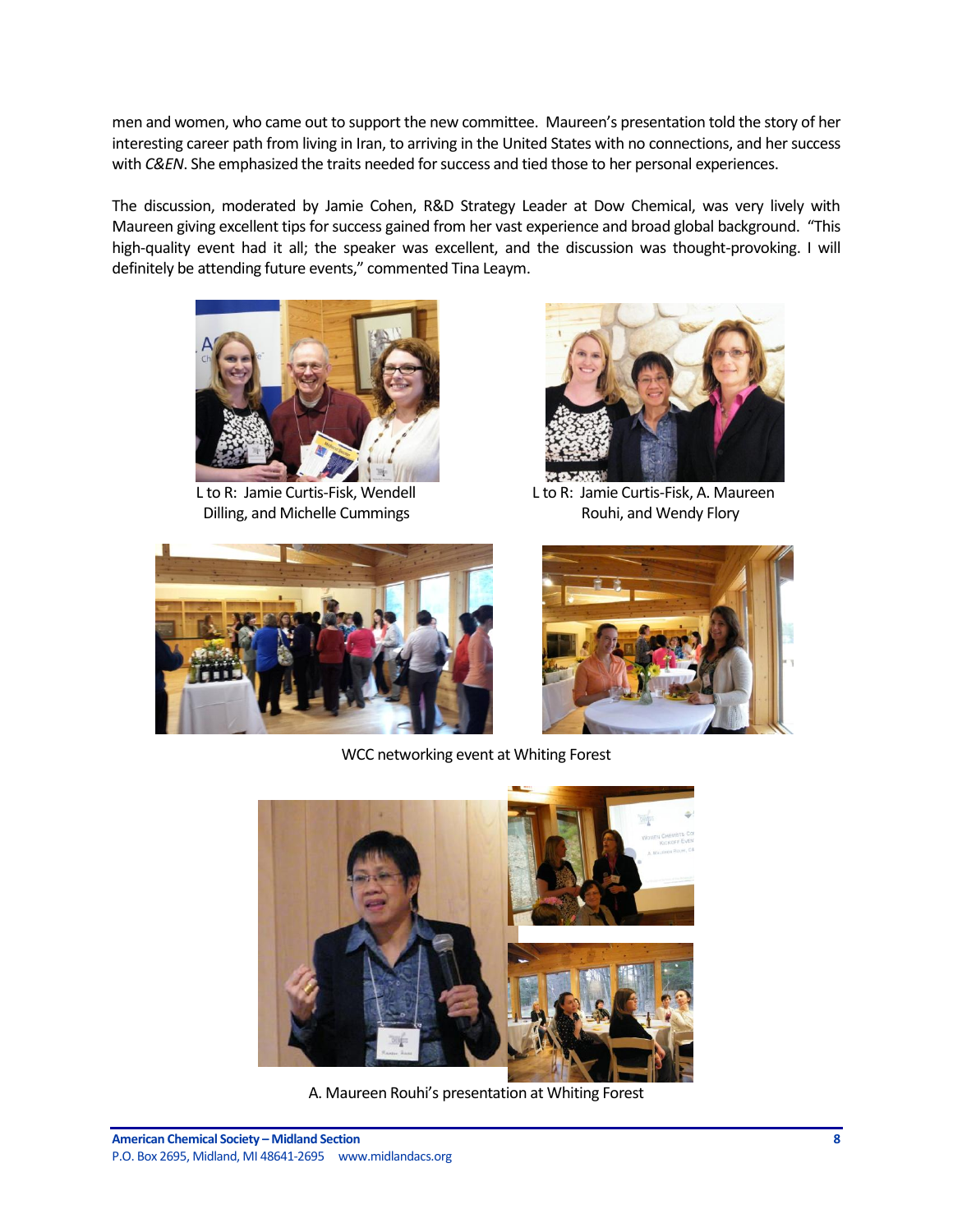Several students from Central Michigan University (CMU) attended the event at Whiting Forest as well and were the focus of a social mixer with Maureen later that evening at Oscar's Bar and Grill in Midland. This event was well received by all. Professor Janice Tomasik of CMU was instrumental in building enthusiasm with the students. We look forward to hosting future programs to continue to foster the partnership of students with chemical professionals.



Social event at Oscar's with A. Maureen Rouhi

In an effort to provide more opportunities to meet with Maureen during the work day, she was also hosted at both Dow Chemical and Dow Corning during her visit to Midland. At both site visits she took part in open conversations with employees about topics such as work/life balance, how to tell the story of fundamental science, and unexpected career paths. She also met with R&D leaders and Media Relations to expand her own network and build connections between *C&EN* and scientists in the Midland community.

This successful kick-off will be followed soon by other WCC events. Be sure to contact Jaime Curtis-Fisk, Chair of the Midland Section WCC to be added to the WCC distribution list [\(jlcurtisfisk@dow.com\)](mailto:jlcurtisfisk@dow.com). And don't forget to visit and like the Midland Section Facebook page for up-to-date information on WCC and other events.

# <span id="page-8-0"></span>**Join the Midland Women Chemists Committee (WCC)** *Jaime Curtis-Fisk, Chair, Midland WCC*

The Midland Women Chemists Committee (WCC) is now up and running to supplement the existing efforts within our local section and provide a unique focus on women in science. A key objective of the Midland WCC group is networking, and fostering connections between organizations with a strong emphasis on including students from our local universities. The intent of this group is to create a community with the specific mission of supporting women scientists in our community.



We have identified three areas where our team can provide a unique contribution: outreach, networking, and career development. Our local section is very active in outreach activities to ignite a love for science in the next generation and we saw the opportunity to supplement that with events that specifically target girls and highlight the roles of women in science. In regard to networking, the Midland Section is a unique place in that we have several chemical companies and universities within a relatively small community. We saw the need for more networking opportunities for women to build connections across organizations,

specifically between university students and professionals to help initiate mentoring relationships for women. The third key area is career development. Each of the companies/universities has their own career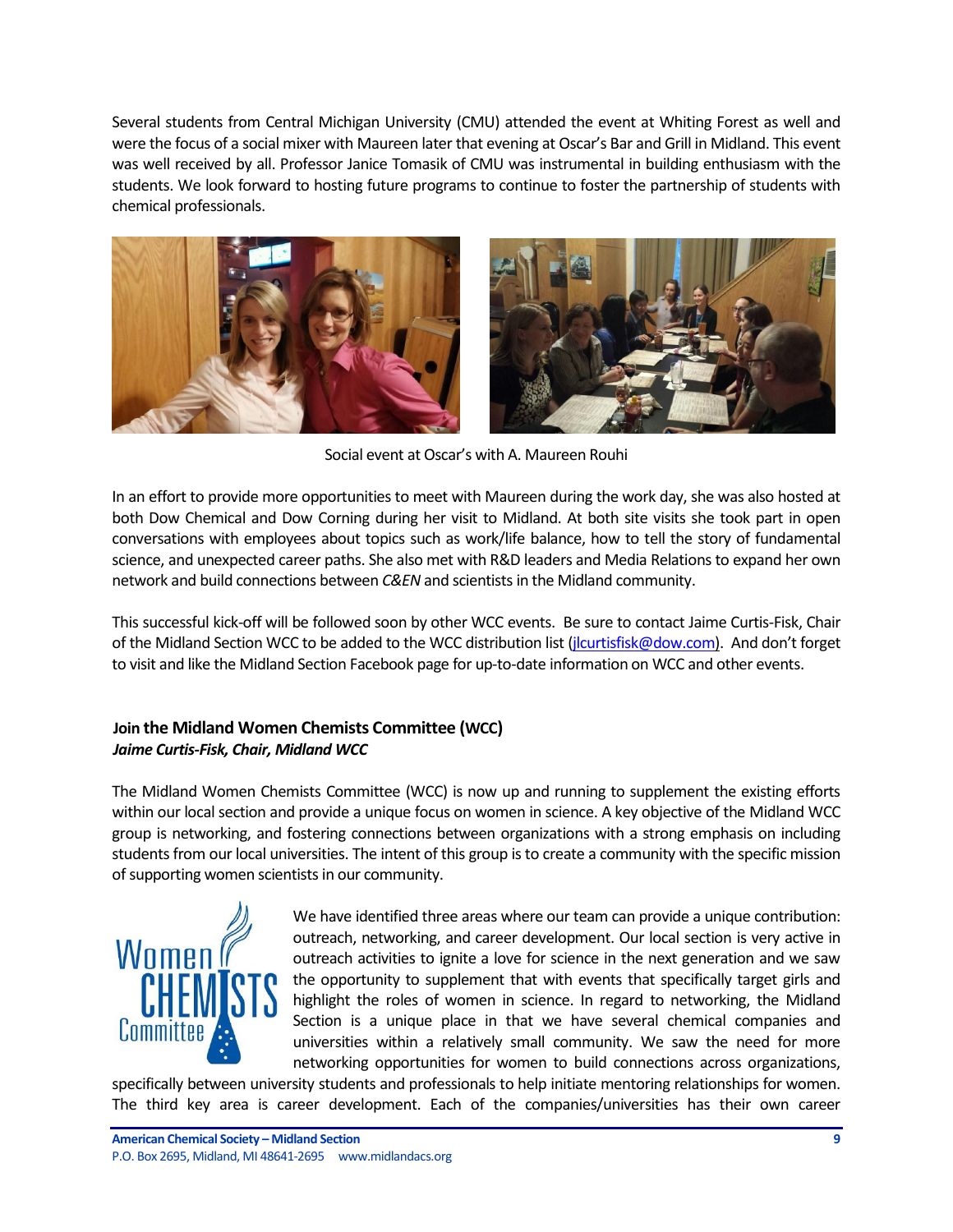development programs and this group will serve as a forum to share about topics that were well received within each organization and coordinate training sessions or seminars when the topic is broad enough to be of interest to women across our entire scientific community.

If you are interested in helping us to implement efforts in any of these areas, or have suggestions on how we can make the greatest impact, please contact Jaime Curtis-Fisk (Midland WCC Chair) a[t jlcurtisfisk@dow.com](mailto:jlcurtisfisk@dow.com) or talk with any of the steering committee members. We have opportunities for involvement at all levels to fit your schedule and the time that you have available to share. You may also contact us to be added to our distribution list to stay informed about upcoming events.

Initiating the Midland Women Chemists Committee and coordinating such a wonderful series of kickoff events would not have been possible without the support, time, and effort from our dedicated steering committee. It has been a true pleasure working with this team, and I look forward to all that we will do in the future. The next time you see one of these women, be sure to express your gratitude for the great work they are doing in our community!

Midland WCC Steering Committee members: Samina Azad (Savant), Michelle Cummings (Dow Corning), Jaime Curtis-Fisk (Dow), Domonique Downing (Dow), Roja Ergun (Dow), Wendy Flory (Dow), Anne Kelly-Rowley (Dow), Beata Kilos (Dow), Tina Leaym (Dow Corning), Chloe Lu (Dow), Leslie O'Leary (Dow), Patricia Peart (Dow), Lissette Perez (Independent Scientific Editor), Janet Smith (Dow Corning), Janice Tomasik (CMU), and Vennesa Williams (Dow).

# <span id="page-9-0"></span>**Midland Section ACS Outreach Update** *Gina Malczewski, Outreach Committee and Secretary*

Science Coaches have been visiting classrooms this past semester, with Midland High School benefiting from "Charged Up about Energy" and "Diet Coke and Mentos Mania" activities. The sixth and eighth graders at Bay City All Saints have also done hands-on "Energy" and physical property labs, or "Water is Wonderful" and "History of the Earth" (radio dating and atmospheric evolution) activities. On April 10, two successful sessions of "Carnival Science" were offered at the Grace A. Dow Memorial Library in Midland as part of the "Happenings at the Library" month, and we received a \$50 donation for our participation. On June 12, the Midland Library will host us again for a day of outdoor demos, and the Coleman Library will have us in for a similar program on July 17. Both of the follow-up library visits have the theme "Fizz, Boom, Read!" so we will be doing activities involving carbon dioxide. We hope to offer a summer program for senior citizens that connect science and art, so stay tuned for further details!

We are continuing to work on our teacher training program, "Sci Tech: Next Generation", the first six units of which were piloted at the Michigan Science Teachers Association meeting in Lansing in March. The full program will be available and rolled out, with other activities, on November 1 at a workshop at Bay City Western High School.

Please remember that we are always looking for volunteers. Our work involves many stages of effort, and we can also use people of many different age ranges. Contact Gina Malczewski a[t reginamalczewski@gmail.com](mailto:reginamalczewski@gmail.com) with any comments or questions. Thanks!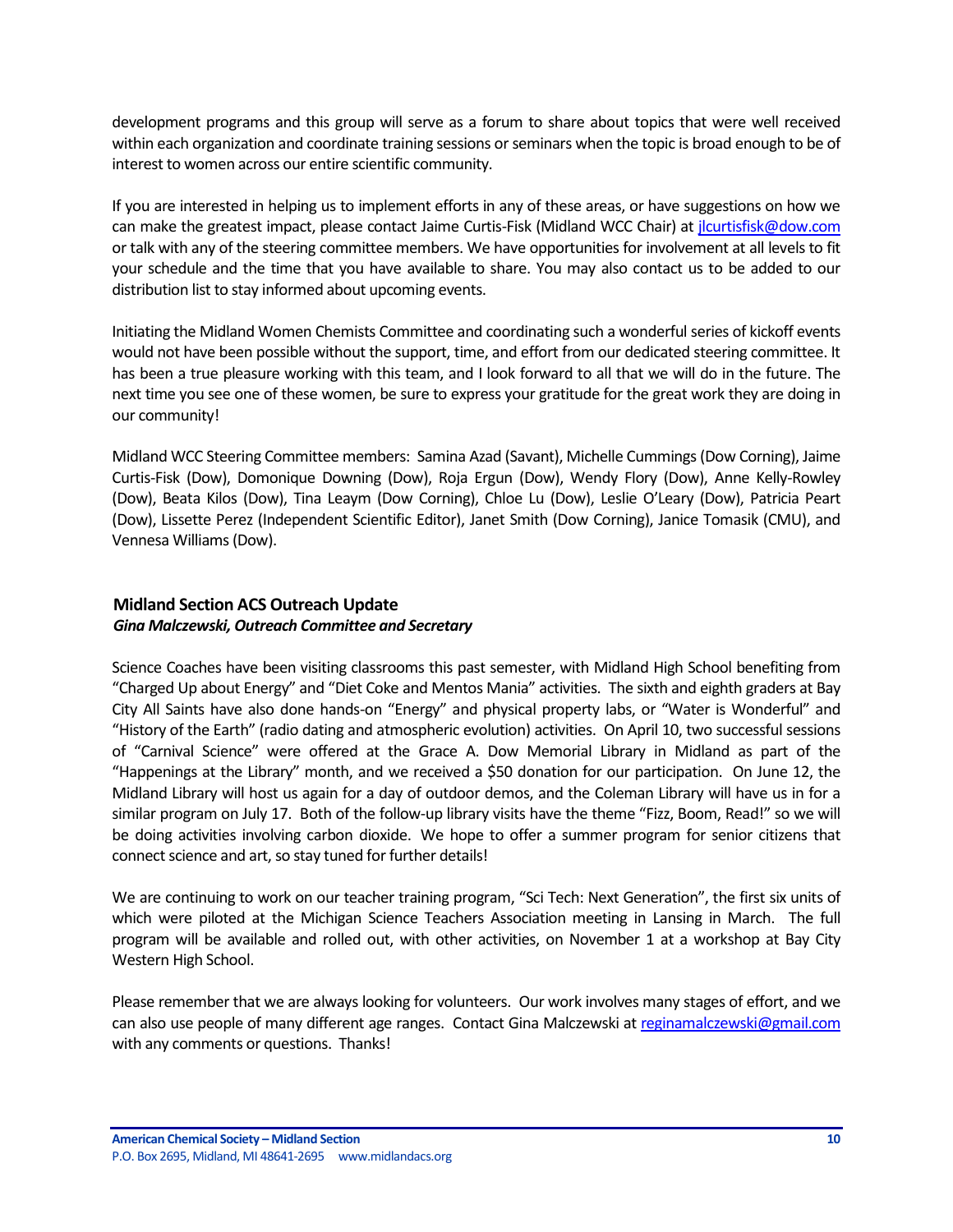## <span id="page-10-0"></span>**Upcoming Dates, Events, and Other Updates**

- June 2 (5:30-9:00 PM) Midland Section ACS 2nd Quarter Committee updates and dinner meeting, *Celebrating 50 Years of The Midland Chemist*. Tuscany Banquet Hall (co-located with Villa D'Alessandro), 801 East Wackerly Street, Midland. Individuals will be responsible for the cost of their dinner or any refreshments, but RSVPs are needed for an accurate head count. Please contact Michelle Cummings [\(michelle.cummings@dowcorning.com\)](mailto:michelle.cummings@dowcorning.com) to RSVP or for questions.
- June 9–13 (3:00-6:00 PM, each day) 2014 TAVP course lectures, *Complex Polymer and Hybrid Architectures*, featuring Prof. Axel H. E. Mueller of Johannes Gutenberg University (Mainz, Germany), MMI Lecture Hall, Midland. For more information and to pre-register for the course, see [http://www.mmi.org/about-us/turner-alfrey-visiting-professorship/.](http://www.mmi.org/about-us/turner-alfrey-visiting-professorship/) **Pre-registration is required by June 2.** Contact Steve Keinath a[t keinath@mmi.org](mailto:keinath@mmi.org) or 989-832-5555 x 588 for any questions.
- June 11 (6:30-9:00 PM) TAVP program joint technical society dinner meeting, NADA Center, Northwood University. Prof. Axel H. E. Mueller will give an interesting lecture entitled *A Zoo and Garden of Nanoparticles: Tales of Worms, Caterpillars, Bamboo, and Clover*. **The RSVP deadline is June 4** to Molly Warren-Haycock at [warren-haycock@mmi.org.](mailto:warren-haycock@mmi.org) Contact Steve Keinath at [keinath@mmi.org](mailto:keinath@mmi.org) or 989-832-5555 x 588 for any questions.
- June 17 (7:00-9:00 PM) Special evening lecture on the topic of *Honey Bees and the Colony Collapse Disorder*, Creative 360, 1517 Bayliss Street, Midland. This event is free and open to the public. For more information or questions, contact Matt Grandbois at 989-636-1687 or [grandboismatthew@gmail.com,](mailto:grandboismatthew@gmail.com) or Gavin Lu at 989-496-5512 o[r g.lu@dowcorning.com.](mailto:g.lu@dowcorning.com)
- July 7 (7:00-9:00 PM) ACS Board meeting, MCFTA Board Room (in person), or via conference call at phone number: 866-299-7945, participant code: 9837036#.
- August 4 (7:00-9:00 PM) ACS Board meeting, MCFTA Board Room (in person), or via conference call at phone number: 866-299-7945, participant code: 9837036#.
- August  $10-14 248$ <sup>th</sup> ACS National Meeting & Exposition, San Francisco, CA. For more information, see [http://www.acs.org/content/acs/en/meetings/fall-2014.html.](http://www.acs.org/content/acs/en/meetings/fall-2014.html)
- August 25 (5:30-9:00 PM) Midland Section ACS 3rd Quarter Committee updates and dinner meeting. Venue to be determined. Contact Michelle Cummings [\(michelle.cummings@dowcorning.com\)](mailto:michelle.cummings@dowcorning.com) for questions.
- August 29 Call for papers abstracts deadline for CERM 2014. Questions or concerns should be directed to Heather Juzwa, General Co-Chair, CERM 2014, via e-mail to [hljuzwa@shimadzu.com](mailto:hljuzwa@shimadzu.com) or by phone at 617-293-8279.
- $\bullet$  October 1–4 45<sup>th</sup> ACS Central Regional Meeting (CERM 2014), Pittsburgh, PA. For more information, see [www.acscerm2014.org.](http://www.acscerm2014.org/)

*The Midland Chemist* is published twelve times a year by the Midland Section of the American Chemical Society, P.O. Box 2695, Midland, MI 48641-2695[, http://www.midlandacs.org.](http://www.midlandacs.org/)

### **Volunteer Staff**

Amy Tesolin-Gee Editor [\(newseditor@midlandacs.org\)](mailto:newseditor@midlandacs.org) Steve Keinath **Editor** [\(keinath@mmi.org\)](mailto:keinath@mmi.org) Greg Cushing Webmaster, electronic distribution Paige Krzyskowski Membership roster, hardcopy mailings